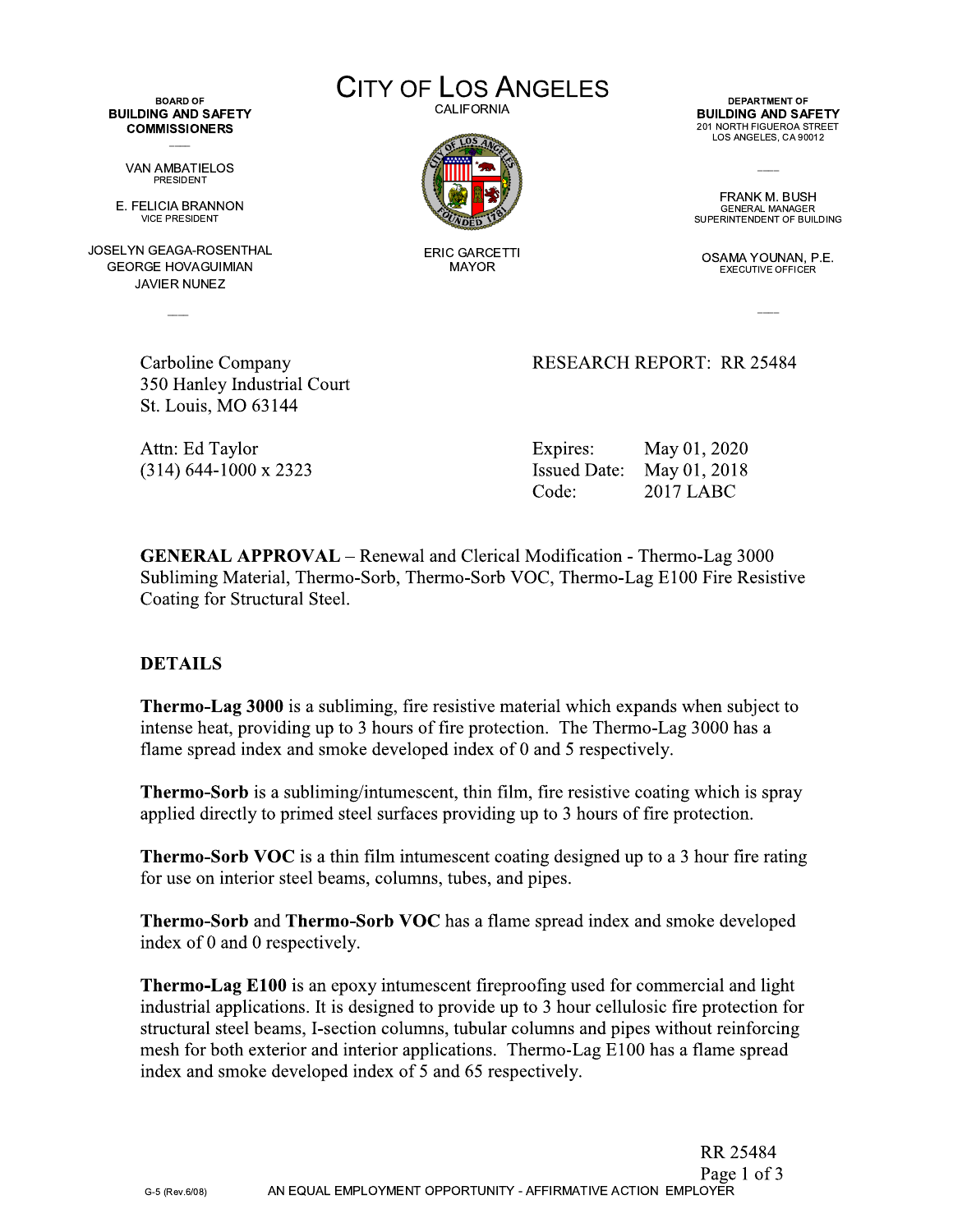Carboline Co.

RE: Thermo-Lag 3000 Subliming Material, Thermo-Sorb, Thermo-Sorb VOC, Thermo-Lag E100 Fire Resistive Coating for Structural Steel.

## The approval is subject to the following conditions:

- $1.$ Fire-resistive materials shall be delivered to the job site in sealed containers identified by the products name.
- 2. All surfaces to which the product will be applied shall be free of dust, dirt, oil, scale, grease or loose paint.
- 3. Special inspection is required.
- 4. Application shall be done by trained applicators accepted by Carboline Co.
- 5. Application of the fire-resistive material shall be in accordance with the manufacturer's instructions, a copy of which shall be available at the job site.
- 6. Thermo-Lag 3000 is approved for exterior and interior use.
- $\overline{7}$ . Thermo-Sorb and Thermo-Sorb VOC is approved for interior general purpose (with top coat) and for conditioned space purpose (without top coat).
- 8. Thermo-Lag 3000 shall be designed and installed in accordance with Omega Point Design No. C301, B303, C304.
- 9. Thermo-Sorb and Thermo-Sorb VOC shall be designed and installed in accordance with UL Design No. N  $619$ , X  $660$ , X  $661$ , X  $662$ , D 946.
- 10. Thermo-Lag E100 shall be designed and installed in accordance with Intertek Listing CC/IF 180-01, CC/IF 180-02, CC/IF 180-03.

## **DISCUSSION**

The clerical modification is to update the report to the 2017 Los Angeles City Building Code.

The report is in compliance with the 2017 City of Los Angeles Building Code.

The approval is based on fire test and environmental test for exterior use or interior use.

This general approval of an equivalent alternate to the Code is only valid where an engineer and/or inspector of this department has determined that all conditions of this approval have been met in the project in which it is to be used.